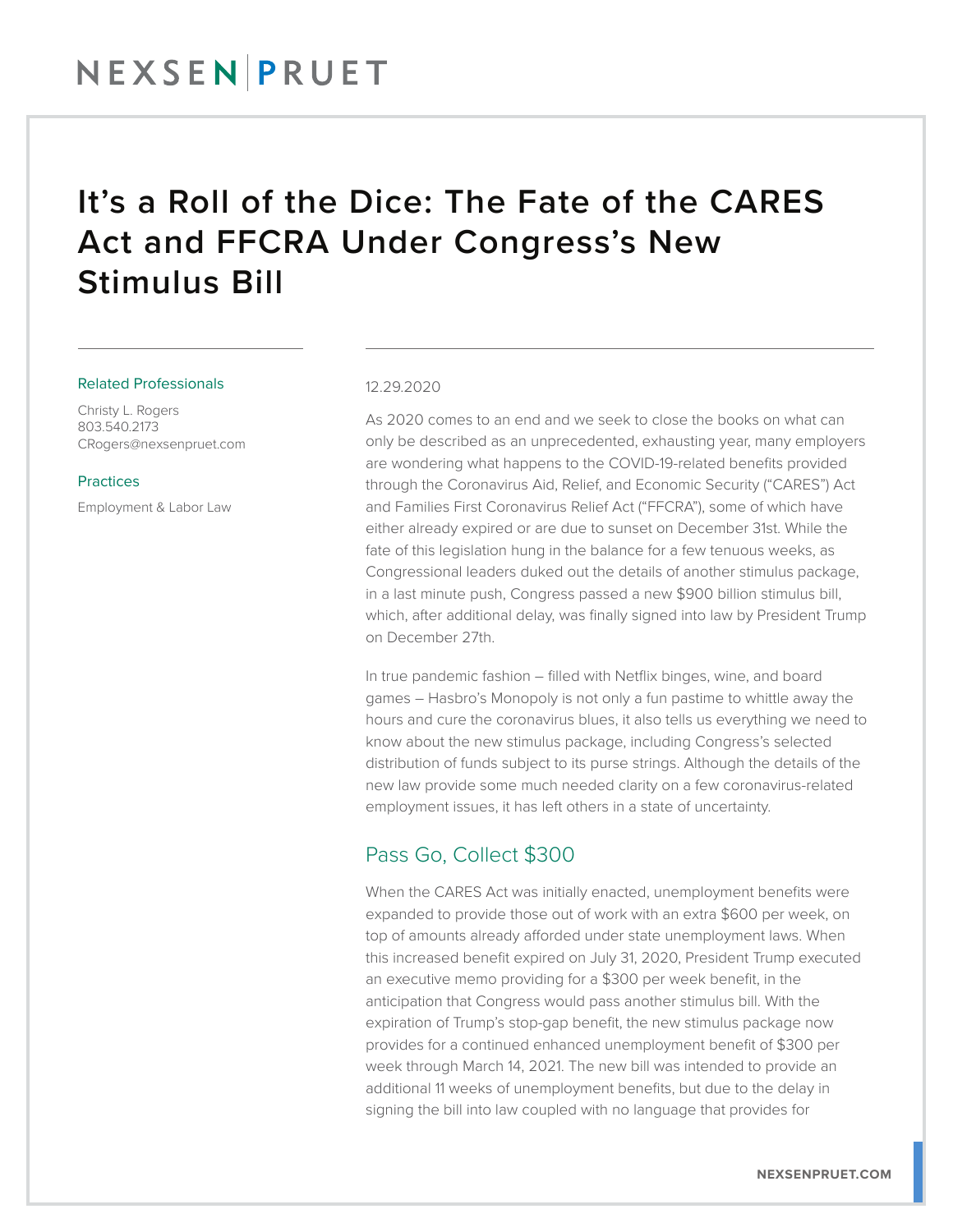# NEXSENPRUET

retroactive payments, jobseekers will only receive 10 weeks of boosted payments before the renewed benefit expires.

Likewise, the Pandemic Unemployment Assistance program (PAU), which provides unemployment assistance to those who ordinarily would not qualify for such benefits (contractors, gig workers, and individuals who are self-employed), and the Pandemic Emergency Unemployment Compensation program (PEUC), which allows states to provide up to 13 weeks of federally funded unemployment benefits to those who have already used all available state benefits, have also been extended.

### Free Parking

The Payroll Protection Program (PPP), which provided forgivable loans to small businesses to assist with meeting payroll obligations and other specific business costs, has also been re-upped in the new bill, presumably to assist those business that were most adversely impacted by pandemic-related closures, such as restaurants, cultural institutions, and other live venues. The new stimulus package provides over \$284 billion for first and second forgivable PPP loans, and notably expands PPP eligibility to nonprofit organizations.

### Chance ?

Most significant to many private employers with fewer than 500 employees is the status of the FFCRA, which has two major provisions: the Emergency Paid Sick Leave Act (EPSLA) and the Emergency Family and Medical Leave Expansion Act (EFMLA). The EPSLA provides paid sick leave benefits of up to eighty hours (approximately 10 days) to employees who need to take leave for certain coronavirus-related reasons enumerated in the Act, such as to quarantine or care for an individual who must quarantine. The EFMLA provides employees who must care for a child whose school or place of care is closed or whose child care provider is unavailable due to COVID-19 with an additional 10 weeks of paid family leave. At the time the FFCRA was enacted, it included a provision automatically sun setting these benefits on December 31, 2020.

Until recently, it was unclear whether Congress intended to make any provision for extension of these benefits, leaving employers to speculate whether they would be forced to provide FFCRA-like benefits on their own dime with no tax setoff. We now know the stimulus bill provides a continued tax credit to support employers offering paid sick leave, based on the FFCRA framework through March 2021. However, at least for now, the FFCRA's actual paid sick and family leave benefits have not been extended under the new bill, which ultimately means that as of January 1, 2021, employers are not required by law to provide these benefits. While details are scant, there has been speculation that Congress may move to extend or modify the FFCRA within in the next few weeks (after the December 31st deadline), with all changes made retroactive to January 1, 2021, but it is still unclear whether such an extension will actually occur.

As a result, because it is anticipated that employees will need the same COVID-related time off in 2021, the new stimulus package – through the implementation of continued tax credits – is crafted to incentivize employers to continue providing FFCRA-like benefits to their workforce. Given this voluntary framework, in order to adequately manage employee expectations, employers should expeditiously communicate with employees about any changes to leave benefits (paid sick and family leave) for 2021, especially if the business does not intend to implement its own FFCRA copycat policy. Additionally, employers who elect to forgo the extension of FFCRA-like benefits should educate employees on the leave benefits available and be prepared to deal with any logistical issues that may arise with